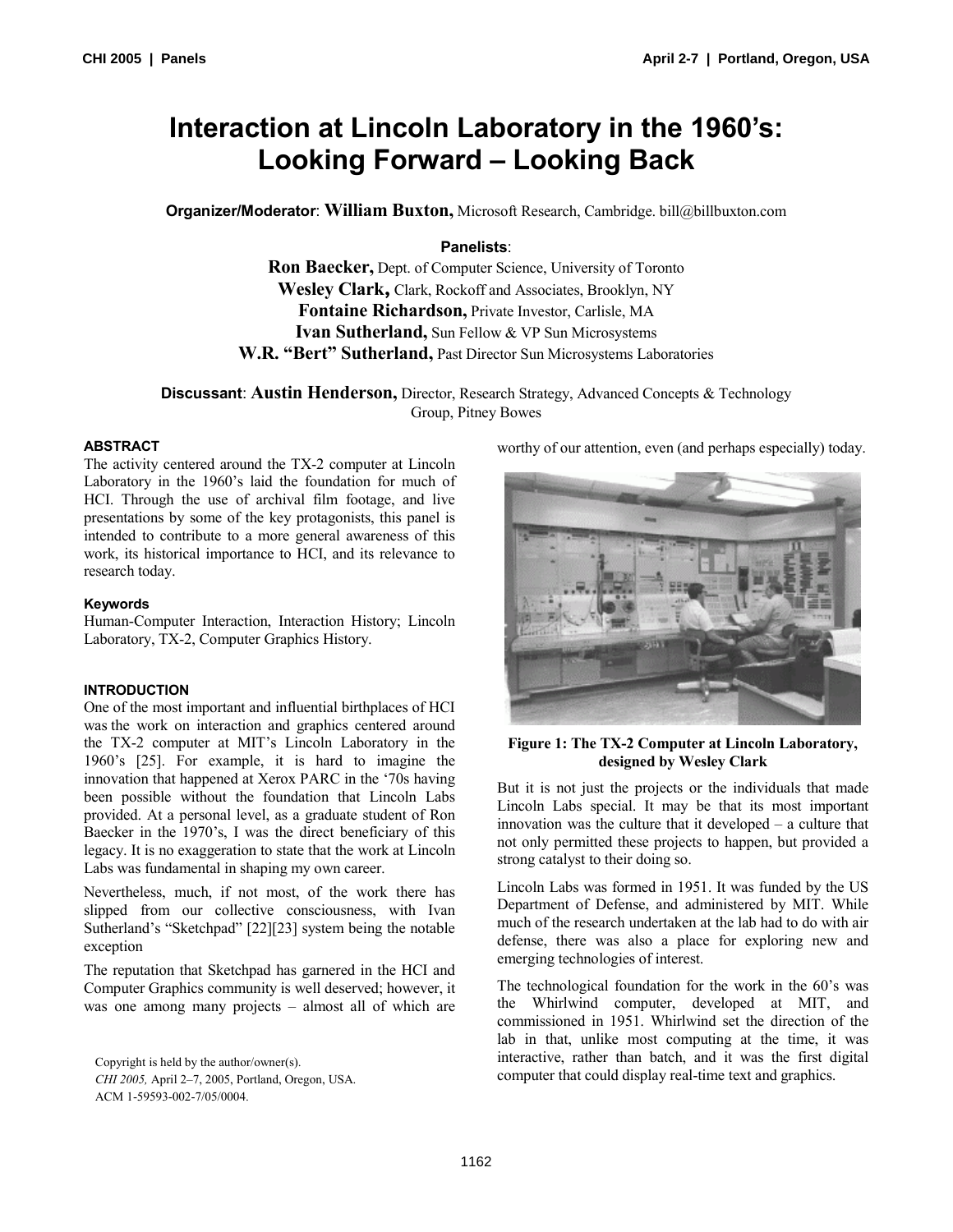Wes Clark, the architect of the TX-0 and TX-2 that followed Whirlwind as the research platforms in the lab, was passionate about computation being rich, intimate and interactive. His designs were driven by this sentiment, which he expresses quite clearly in the following:

*… both of the Cambridge machines, Whirlwind and MTC, had been completely committed to the air defence effort and were no longer available for general use. The only surviving computing system paradigm seen by M.I.T. students and faculty was that of a very large International Business Machine in a tightly sealed Computation Center: the computer not as tool, but as demigod. Although we were not happy about giving up the TX-O, it was clear that making this small part of Lincoln's advanced technology available to a larger M.I.T. community would be an important corrective step* [6].

That one brief passage captures, as well as anything that I have read, the concern with, and dedication to, the environment in which students and researchers worked. Having built the TX-0 as an interim learning step, Clark, along with 8 other colleagues, did the engineering that resulted in the TX-2 in one year! [5][10][11][17]. (It was commissioned in June 1958.) Their being able to do so is another indication of the nature of the teamwork that pervaded the lab. It is also a measure of their ability to capitalize on what they had learned from earlier work undertaken there. Things like the TX-2 or Sketchpad do not come out of a vacuum.

As is wonderfully illustrated by [14] and [15], many of the foundations for graphical interaction had been established through experience with Whirlwind and the TX-0, and Clark was very clear about exploiting everything that he could learn from it. The hardware that resulted not only provided the platform for the research discussed in this panel, it was also the basis for the first computers from Digital Equipment Corporation.

*Lincoln built the TX-0 computer to test the use of transistor circuitry and a large core memory and then the TX-2 for large-scale computing experiments. Both had a point-plotting display with I0" x I0" area and IK point resolution, light pen, camera, switch input, and abilities to interconnect arbitrary i/o devices. Hardware innovations of the TX-2 Include: addressable magnetic tape for a filing system; The Lincoln Writer, a typewriter for engineering/scientific use; and the TX-2 multiple sequence operation for rapid context switching. While the TX-2 was initially a personal computer, it operated under control of a timesharing operating system by the mid 60's. The TX computer circuitry was virtually identical to the logic and laboratory modules that DEC sold in its first four years, prior to the introduction of the PDP-1 in 1961*  [3].xxxxxxxxxxxxxxxxxxxxxxxxxxxxxx

As Ivan Sutherland said in a 1989 interview, "…it would have been difficult to do the kind of things that I did with

graphics at that time without the very strong facilities that were available at Lincoln Laboratory" [12]. Likewise, Ron Baecker has described to me how "the LEAP high-level ALGOL-like associative processing and graphics programming language of Feldman and Rovner [9], … made work like Genesys … incomparably easier." In short, the lab had been carefully crafted to provide the intellectual, cultural and technological heritage and culture within which great ideas could be cultivated and thrive, internally and externally.



**Figure 2: Ivan Sutherland using a lightpen to interact with CAD drawings using Sketchpad** 

A prime purpose of this panel is to bring together some of the key pioneers from the 60's to show their work and tell their stories, both personally, and through the archive of 16mm films that we have that document their work in action.

Obviously, in the context of this panel, we can't bring together all of the contributors from that time. Missing, for example, are people like Larry Roberts.

Around 1966 he and Tom Marill, of System Development Corporation (SDC) in Santa Monica, linked together Lincoln's TX-2 computer with SDC's Q-32/PDP- 1. This demonstrated that (an albeit low bandwidth) packetswitching network could work across the country, linking two different computers running two different operating systems, thereby making a key step in the evolution of what became the Internet [16]. As well, in 1972 he wrote the first email management program, "RD". What is less well known is that he is a major contributor to the birth of 3D graphics as we know it. He introduced the use of homogenous coordinate systems to represent 3D transformations, which is still the mathematical foundation of the graphics in today's video games, visual effects, visualization and animation [19]. He evolved the first effective hidden line removal algorithm [18], and he did some of the first work in computer reconstruction of 3D geometry from photographs [18]. In addition, he was the inventor of perhaps the first interactive device for 3D input, the Lincoln Wand [20].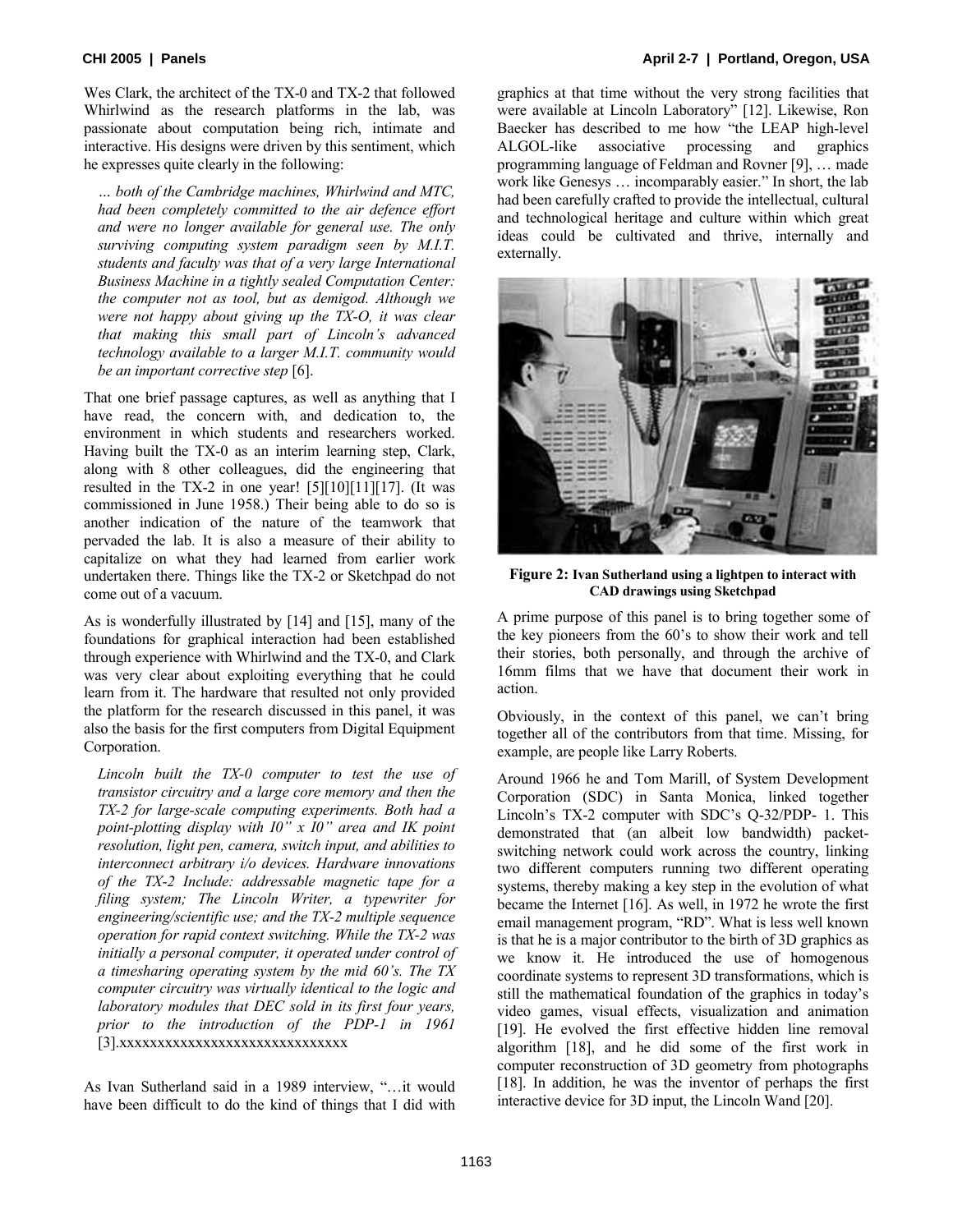The point here is not to single out Larry, who is one of many, or even the members of the panel. Rather, it is to highlight the depth and richness of the team and the environment as a whole.



**Figure 3: Part of an animation of a bouncing ball taken from Ron Baecker's Genesys program. In this example, the balls are drawn freehand using a tablet, and each ball represents a different "frame" in the animation. This overlaying of frames is called "ghosting" today.** 

Furthermore, my purpose goes beyond just helping create a better understanding of the origins of our discipline. My personal view is that much of this work is not just unknown, its potential is still largely underdeveloped. I firmly believe that some of this work is as relevant today, and perhaps more, than it was when it was first done.

Finally, and perhaps most important, I believe that there are aspects of the research environment at the lab that are worth taking note of in terms of how we design our own group cultures. Ivan Sutherland has said:

*It seems to me the secret to success in research activities is to pick something easy enough to do. It's very nice if you can find something that you think is easy and everybody else thinks is hard. That's wonderful.*[12]

The other side of this coin is what is "easy enough to do" depends a lot on the environment where you work. What tools are available? Do you have the financial support? Who else is there that can "fill in the gaps"? Are they open to doing so? Sketchpad was only "easy enough to do" because of the prior work of Wes Clark and John Gilmore [13][15], among others, and furthermore, the fact that that work took place at that particular place where Sutherland was, Lincoln Labs. Likewise, that that work had taken place there was part of the reason that the Sutherland brothers were attracted to Lincoln Labs in the first place. Research environments function as magnets to talent as well as catalysts to ideas.

This lab was doing something right, and did so over a sustained period of time. The work in the 50's paved the way for that in the 60's. There is something to learn from this culture. From my reading of the literature, and conversations with some of the protagonists, much of the productivity of Lincoln labs stemmed from a combination of cultural factors, including:

- Freedom and encouragement to pursue ideas
- An ethic of supporting the full "food chain" of an idea: concept to refinement to building to using, and then iterating.
- Absence of constraints from a narrow predetermined agenda
- No constraints regarding the creation of short-term payoffs. Sketchpad, for example, did not emerge, for example, until 12 years after the lab was founded.
- The building "of", as well as "on", a tradition of work over a sustained period.
- Attention to creating a physical, technical, social, cultural, and intellectual environment to foster innovation as well as attract the best talent.
- A strong concern and ethic around mentoring people and helping maximize the development of their potential.
- Making a priority of providing (by buying or building) the right tools for the job.

Perhaps the greatest potential take-away from this panel are the insights that the panelists can provide about these types of things. Their collective work certainly lends credibility to anything that they say around this topic.

In summary, my personal hope is that this panel will bring a renewed interest in the important but unsung contributions of the work, people, and culture of Lincoln Labs. As well, I hope that it will give us some cause to recalibrate how and where we set the bar for our own research. We have a lot to learn from what went on around the TX-2. I hope that this panel makes some meaningful contribution to our doing so.

### **PARTICIPANTS:**

*Ron Baecker* built one of the world's first interactive systems for real-time animation, *Genesys* [1]. The system had features that are still not available on the most "advanced" animation systems, despite being implemented in 1969 on a computer (the TX-2), which had less memory and processing power than a modern cell phone or *iPod*. More to the point, features of Genesys, such as "p-curves," are of great relevance in the support of things like "chalktalk" dialogues. This is something that will be of increasing importance with the emergence of large format wallmounted displays. Yet, this aspect of Baecker's work has essentially been ignored since he first demonstrated its power.

But it was in technique and not technology alone, that Baecker helped pave the way for modern HCI. One of his other innovations was to involve trained animators in the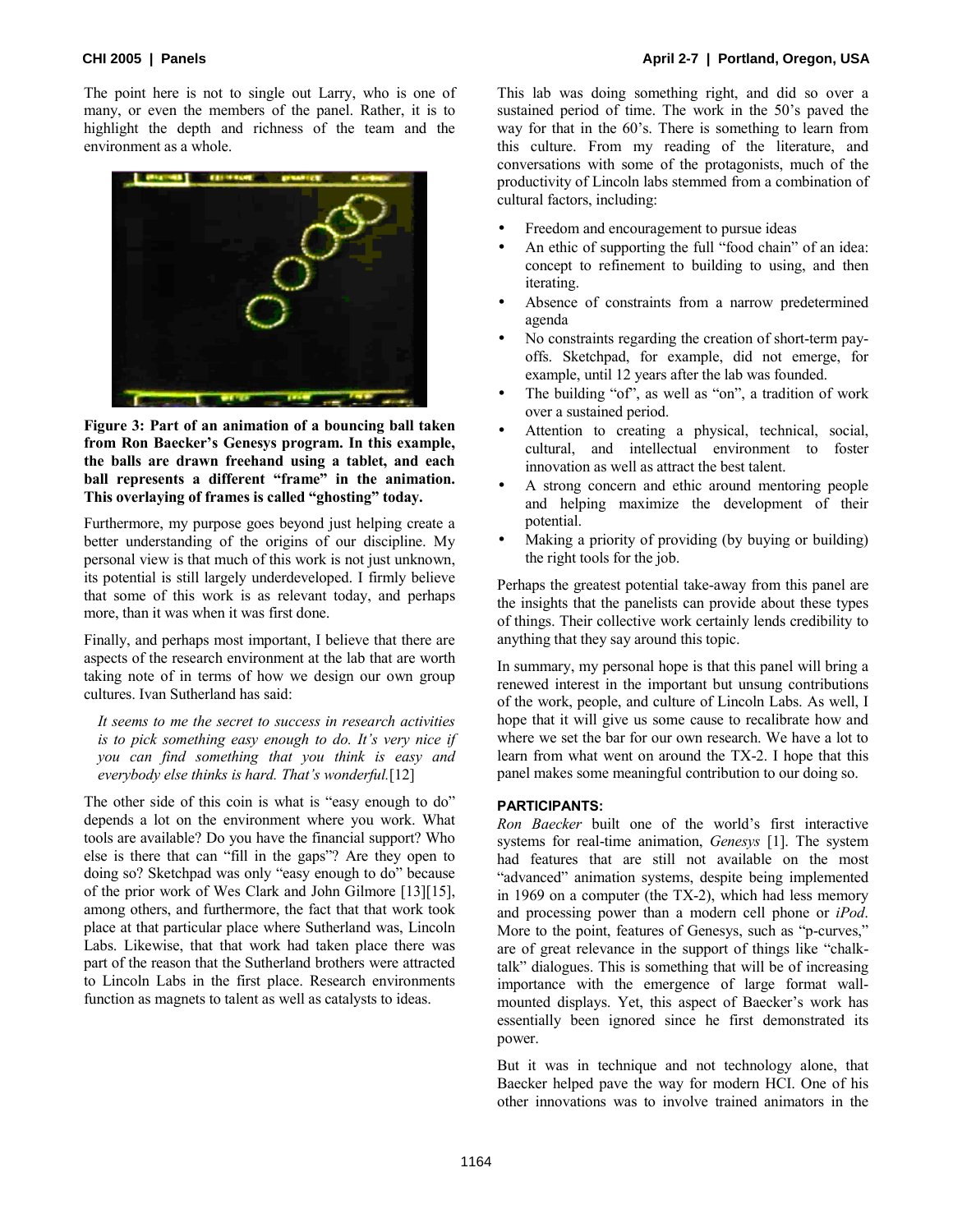development and testing process – well before the term "user centered design" and "participatory design" had ever been coined.



**Figure 4: In Genesys you didn't have to do frame-byframe, or "stop" animation. You could draw the ball, and then draw the path. The path is what is shown in this image. Most important, the tablet captured the dynamics with which you drew the path, and that defined therefore determined the path and dynamics of the ball along that path.** 

*Wesley Clark* is one of the fathers of the personal computer. As has already been described, he was the architect of both the TX-0 and TX-2 at Lincoln labs. He believed that "a computer should be just another piece of lab equipment." At a time when most computers were huge remote machined operated in batch mode, he advocated far more interactive access. He practiced what he preached, even though it often meant bucking current "wisdom" and authority (in a 1981 lecture, he mentioned that he had the distinction of being, "the only person to have been fired three times from MIT for insubordination.")

In 1958 the TX-0 was moved to MIT because, according to Clark, "… what MIT needed at that time was a computer that you could get your hands on. That was one thing that they did not have." That same year he helped establish biomedical computing through his collaboration on the Average Response Computer (ARC-1), which was used in experiments to average evoked responses of the brain to sensory stimuli. His next foray into biomedical computation took place in 1961 when, along with Charles Molnar, he developed the *Laboratory Instrument Computer*  (LINC)[6][7]. What was interesting about this machine was that it was designed to be on a scale where a lab could have control and ownership, without the presence of the machine, by its size, expense, or complexity overwhelming the lab that it was intended to serve. What is especially telling in this regard are some of the design criteria for the machine, such as:

- 1. easy to program
- 2. easy to communicate with while in operation
- 3. easy to maintain
- 4. able to process biotechnical signals directly.
- 5. need be able to see over it
- 6. maximum cost of \$25,000, the amount a lab director could spend without higher-level approval

Perhaps the best measure of their success was that the last LINC that was in regular use did not get retired until 1992. That was after 28 years of service in the Eaton-Peabody Laboratory of Auditory Physiology (EPL) of the Massachusetts Eye and Ear Infirmary.

To conclude, look again at the LINC criteria. Notice that each reflects a human-centric concern. Even today, how many systems can make that claim? Of course, the real question is, "Why not?"

*Austin Henderson* was for many years a senior researcher at Xerox PARC. He brings two things to this panel. First, as a researcher at Lincoln Labs, he did important work in interaction in his work on the implementation of the AMBIT/G graphical programming language [21]. Second, he brings to the panel a personal account of what it was like to work in this environment as a young MIT graduate student. For him the TX-2 and Lincoln Lab experience (1968-1975) was formative. It set the bar "way high" for fast prototyping of interactive applications. It was extremely important in influencing his approach to his later work in user interface management systems, like *Trillium*, as well as his work in participatory design. When one reads the literature, one repeatedly comes across the impact that people like Bert Sutherland had on them, in terms of nurturing their talent, making them feel like they belonged, and in terms of making sure that they had the support that they needed. Austin can speak to this from personal experience.

*Fontaine Richardson* led the development of an integrated circuit layout system while at the labs. The success of this work prompted him to leave the labs in 1969 and co-found a company called *Applicon*, which was one of the first CAD companies. Perhaps of most significance to the SIGCHI community was that the user interface of Richardson's system made significant use of mark, or gesture recognition, based on technology initially developed by Jim Curry at Lincoln Labs [8]. This use of gestures was carried across to the Applicon products, which meant that they were among the first commercial products to make use of marking-style interaction. Today's growth in pen-based computing, with the emergence of Tablet-PC's and electronic whiteboards, just emphasize the importance and relevance of this work to today's computational environment.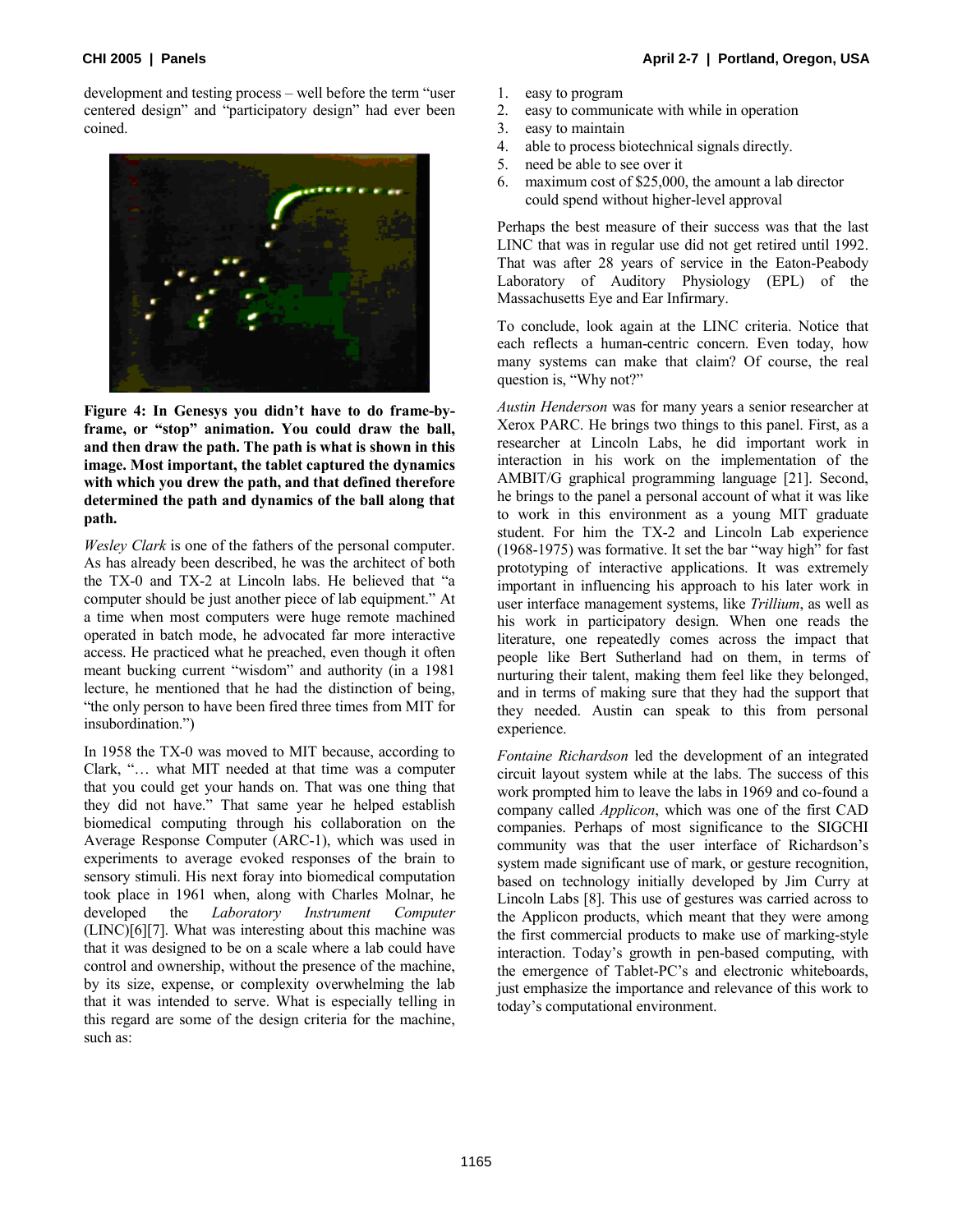

**Figure 5: A simple program defined using Bert Sutherland's graphical programming system. Each node represents a functional module, and the graphical "wires" show the flow of date from module to module. Programs were "written" using interactive graphics techniques similar to those used to make CAD drawings in Sketchpad. What was most innovative is that these drawings could execute!** 

*Ivan Sutherland* is the recipient of the 1988 ACM A.M. Turing Award. In many ways Sutherland gave birth to the graphical user interface and what has become known as "direct manipulation" through his *Sketchpad* system [22]. This system was so influential that even today, one of the standard responses to a new graduate student looking for a thesis topic, is, "Go read the Sketchpad thesis [23] and pick up on one of the concepts." Sketchpad's contributions were summarized in [2] as including the following ideas and concepts:

- *Hierarchic* internal structure of computer-represented pictures, defined in terms of sub-pictures
- A *master* picture with *instances* that are transformed versions of the master; this concept helped lay the foundation for modern object-oriented programming
- Constraints as a method of specifying details of the geometry of a picture; for example, a horizontal constraint applied to a line, or an equal distance constraint applied to pairs of points
- The ability to display and manipulate *iconic* representations of constraints
- The ability to copy and instance both pictures and constraints
- Elegant techniques for picture construction using a light pen as an input device
- Separation of the coordinate system in which a picture is defined from that in which it is displayed
- Recursive operations such as "move" and "delete" applied to hierarchically defined pictures.

Some of these concepts we now just take for granted, and they are part of our everyday computational environment. Others, such as the use of constraints, are still more the exception than the rule. But taken as a whole, Sketchpad demonstrates how a holistic approach to research, oriented around a specific application domain, undertaken in the appropriate type of environment, can have a major impact. In the long run, Ivan Sutherland's approach may well exceed his technical results, in terms of importance.



**Figure 6: An example of defining a square-root function using Bert Sutherland's graphical programing system. This is an executable program. The top left icon represents the SQRT function that is defined in the graph in the lower 2/3rds of the figure. The top right is the full program which employs the function.** 

*W.R. "Bert" Sutherland* is another of the real pioneers at Lincoln Labs. His PhD thesis work [24] literally defined the notion of graphical programming. His work from the mid-60's let you interactively define a program by graphically laying out a data-flow diagram of its structure. It also then let you execute the diagram, since each graphical object represented a module, and the interconnecting "wires" defined the paths of the data flow. The system supported hierarchy, such that diagrams could be collapsed and represented by a user-defined icon. It supported iteration, conditionals, and the user could interactively change input data, or edit the program. They could even graphically define their own icons to represent modules of the program. These are techniques that even today, the vast majority of computer users, and programmers, have never experienced!

Bert then took the experience that he gained at Lincoln Labs and used it to influence three decades of research, as a research manager at BBN, Xerox PARC's Systems Science Laboratory (SSL), and finally SunLabs, (of which he was a co-founder and director).

### **ACKNOWLEDGEMENTS:**

I would like to thank, Ron Baecker, Austin Henderson, Joy Mountford, William Newman, Larry Roberts, and Bert Sutherland for their suggestions and help in the organization of this panel. I mainly undertook the organization of this panel while working as a visiting researcher at Microsoft